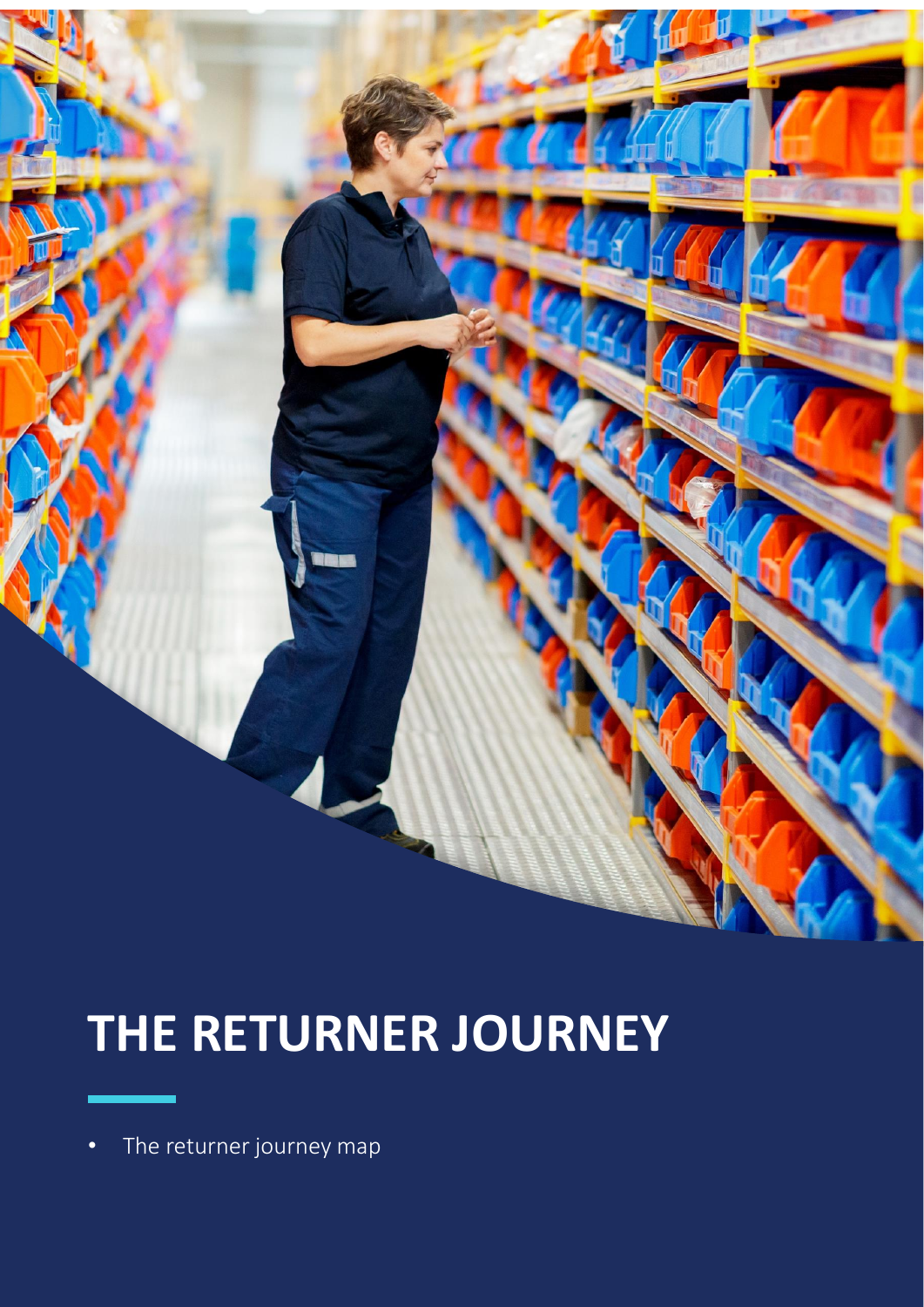## **The returner journey map**

## **A journey map is a visual representation of the experience your returner will have with you. It tells the story of the returner's experience with your business and helps to ensure that it is positive across all stages of the process.**

The returner journey map will help you to step inside the shoes of the returner and see the experience from their perspective. Importantly, it may help you to unearth the 'moments that matter'. These are transformative snippets of time that have a lasting emotional impact on how individuals feel, influencing their relationship with their peers, managers and employees.

A sample returner journey map can be found on the next page. Use this journey map and tailor it to the returner journey with your business, or work with your reference group and returners to develop your own.